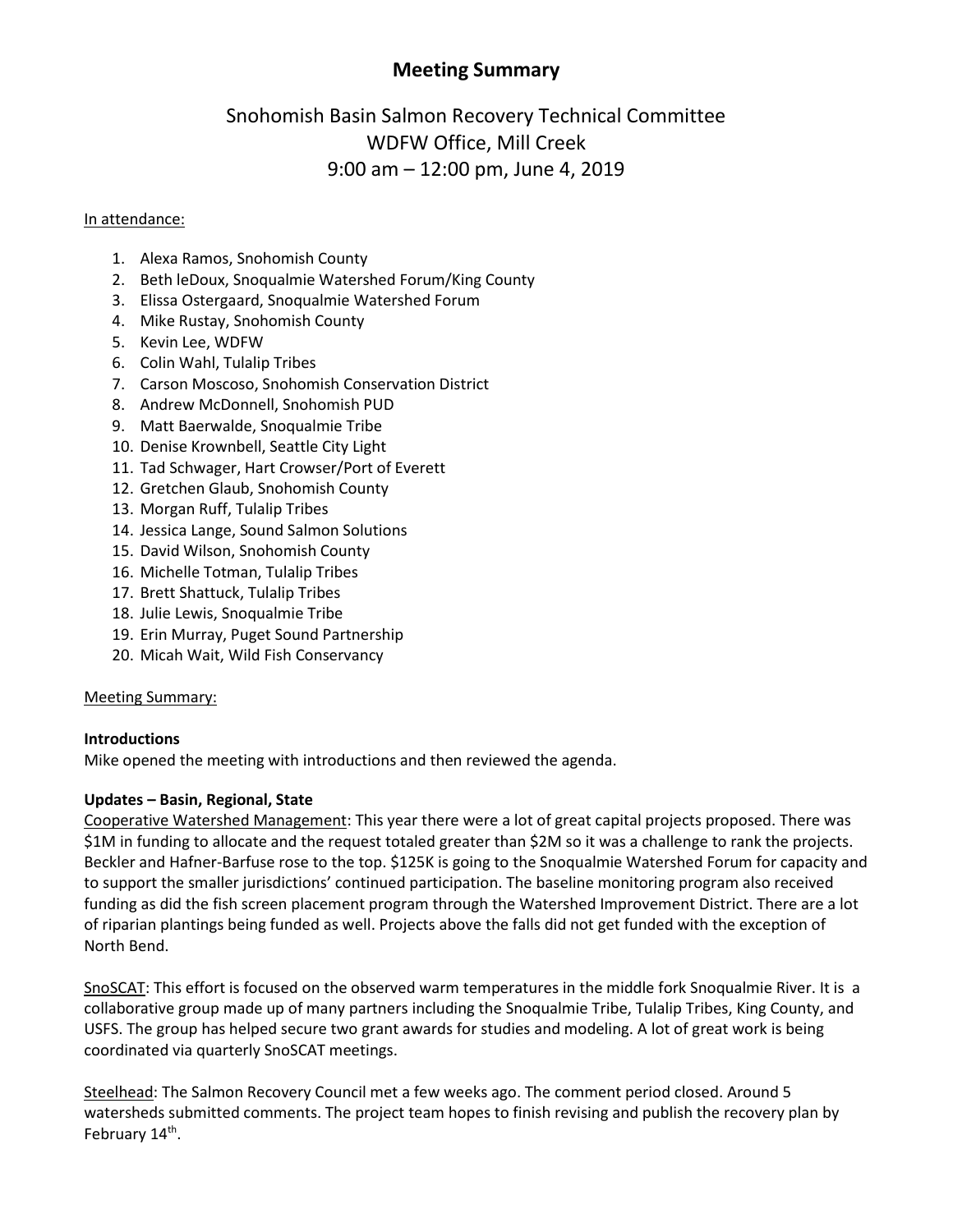PSAR Criteria: There is consideration of adding a salmon benefit index to the criteria. The idea was to add transparency, but it seems redundant and when analyzed wouldn't change past project rankings significantly. Kollin Higgins voiced concerns at the meeting. The decision needs to be made by July. This is something we may want to comment on.

WREC: The SBPP subbasins were proposed. The initial temperature read of committee members showed a leaning towards larger/fewer basins. The vote may have been premature though and the final decision has not been made yet. The committee wants to know more about the growth projections first. They will need to decide on a number to use for the projected growth and projected consumptive use amounts. They're looking at the Office of Financial Management's numbers and Vision 2050's estimates. The consultants prefer a lumping rather than splitting approach, but it needs to be the WREC that decides. The reasoning behind larger subbasins is it can be difficult to find appropriate offset projects in smaller basins.

There was a WebEx meeting last week on project development. The committee will be working to develop projects this summer through the winter.

Orca Bill Rider: The ORCA bill passed but the portion of the bill had highlighted the Snohomish as an area for a dredging pilot project (along with Whatcom County and Grays Harbor) was vetoed by the Governor.

Status & Trends Report: There are some language revisions in progress, but the report is very close to being finalized.

### **Tulalip Acquisition Prioritization Tool**

Brett Shattuck, with the Tulalip Tribes, gave a status update on the project. The purpose is to develop guidance for implementation of the salmon recovery plan. The goals are salmon-centric with some multi-benefit elements. The tool currently includes the Skykomish River, Mainstem Snohomish River, Sultan and Wallace Rivers. It prioritizes the areas and allows purchasers to be opportunistic by allowing funds to be secured before having specific parcels are identified. It allows project sponsors to be proactive in acquiring land instead of being in a position where they have to ask landowners to wait 1.5 years while grant funding gets lined up.

There is a Conservation Priority map and a Restoration Priority map. The prioritization was completed using several categories of metrics for scoring criteria including: importance, feasibility, degradation, and adjacency to other protected parcels. Next steps include normalizing and weighting criteria with Criterion Decision Plus and EMDS then the team will propose the tool for adoption by the Forum as an update to the salmon plan.

Concerns were raised about the tool not including the Snoqualmie and King County portion of WRIA 7. King County does have its own acquisition strategy in place. It was suggested that the Forum adopts both strategies. But there were strong feelings that federal grant agencies will not support the Snohomish having two distinct strategies. However, the project team does plan to develop the tool for those geographies as well in the future. The team doesn't estimate that the tool will be ready to implement until the 2021 SRF round.

#### **Roundtable Updates and topics for future meetings**

- Gretchen and Morgan have an upcoming presentation to the Fish Passage Barrier Removal Board. This is an opportunity to tell them what we're doing and give feedback on what is and isn't working with the program. Originally, the basin had prioritized the Pilchuck as the "watershed pathway". They want to know more about how we chose to prioritize that area. Do we want to strategize about a different priority location now? The committee will delve deeper into this topic next year. Attendees were asked to follow-up with Gretchen if they had insights to add to the presentation.
- Fish, Farm, Flood buffer paper is out. The task force is working on developing the flow charts more and would like to bring it to the Tech Comm. for feedback this fall.